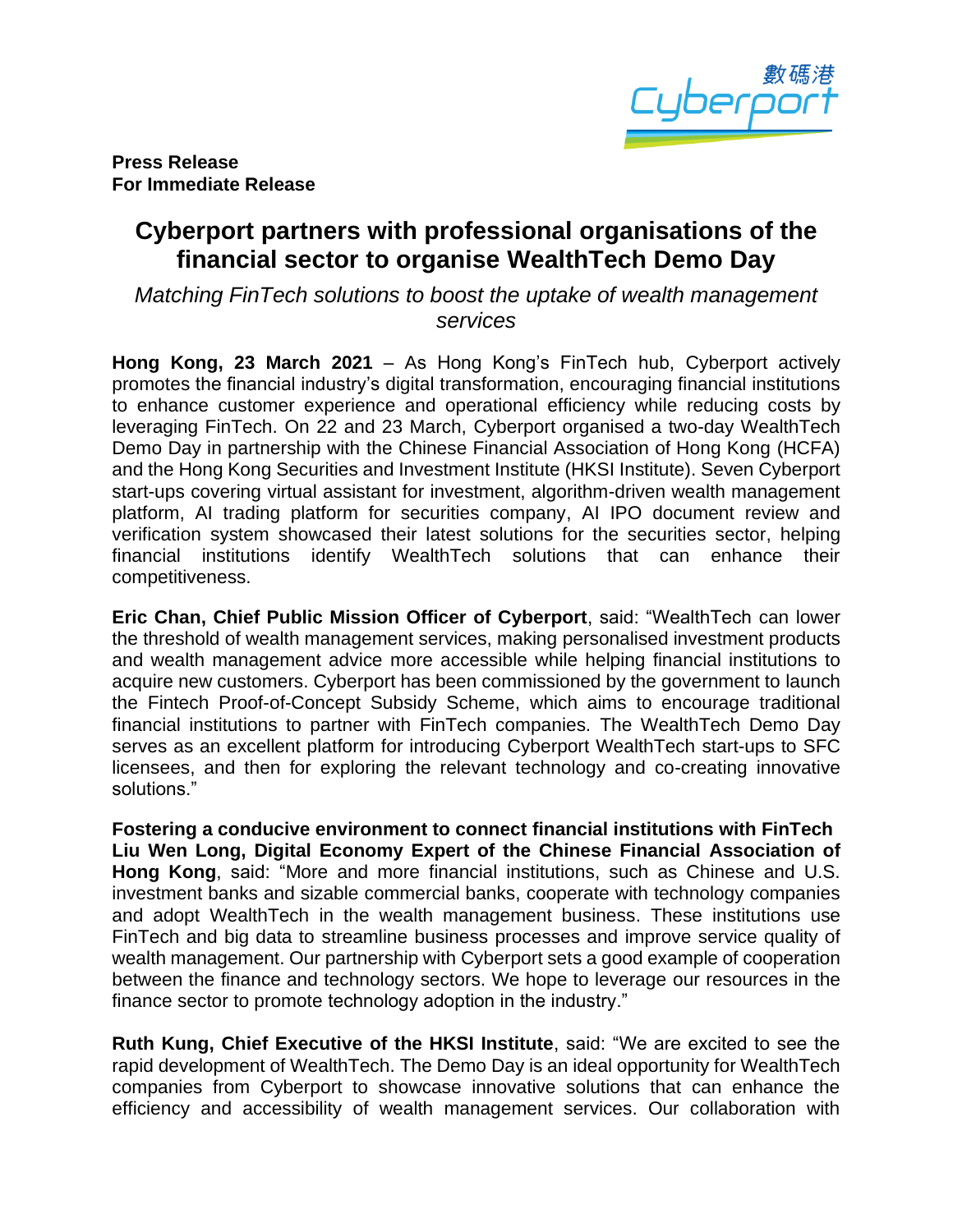

Cyberport aims to create an enabling environment for start-ups and technology companies to connect and engage with our professional community across the financial services sector, and continue to play a key part in advancing Hong Kong's position as an asset and wealth management centre."

## **A series of business matching activities to promote FinTech adoption**

To encourage financial institutions to adopt FinTech, Cyberport has been organising Demo Days in other FinTech areas, such as the RegTech Demo Day held on 3 and 4 March. Seven of Cyberport's RegTech start-ups showcased their solutions to the banking sector. Their solutions cover areas including AI data analysis, the client onboarding process (COB), conversational solutions and know-your-customer (KYC).

###

#### Appendix – WealthTech Demo Day's participating Cyberport start-ups

| Start-up                    | <b>Application of WealthTech</b>               |
|-----------------------------|------------------------------------------------|
| <b>Alphalion Technology</b> | Cloud based multi-asset settlement system      |
| <b>iDDY.AI</b>              | Virtual assistant for investment               |
| <b>JD Techtru</b>           | Integrated Wealth Tech management services     |
| <b>Kristal.AI</b>           | AI wealth management platform                  |
| <b>Lora Technologies</b>    | AI trading platform for securities companies   |
| Quantifeed                  | Algorithm-driven wealth management platform    |
| <b>Wizpresso</b>            | AI IPO document review and verification system |

For high resolution photos, please download via this [link.](https://drive.google.com/drive/folders/1gBIP6P5DJxheAbHxZn0Re1sa3IYP2I9v?usp=sharing)



Cyberport organised the WealthTech Demo Day in partnership with the Chinese Financial Association of Hong Kong and the Hong Kong Securities and Investment Institute. Seven Cyberport start-ups showcased their latest solutions for the securities sector, helping financial institutions to identify partners.